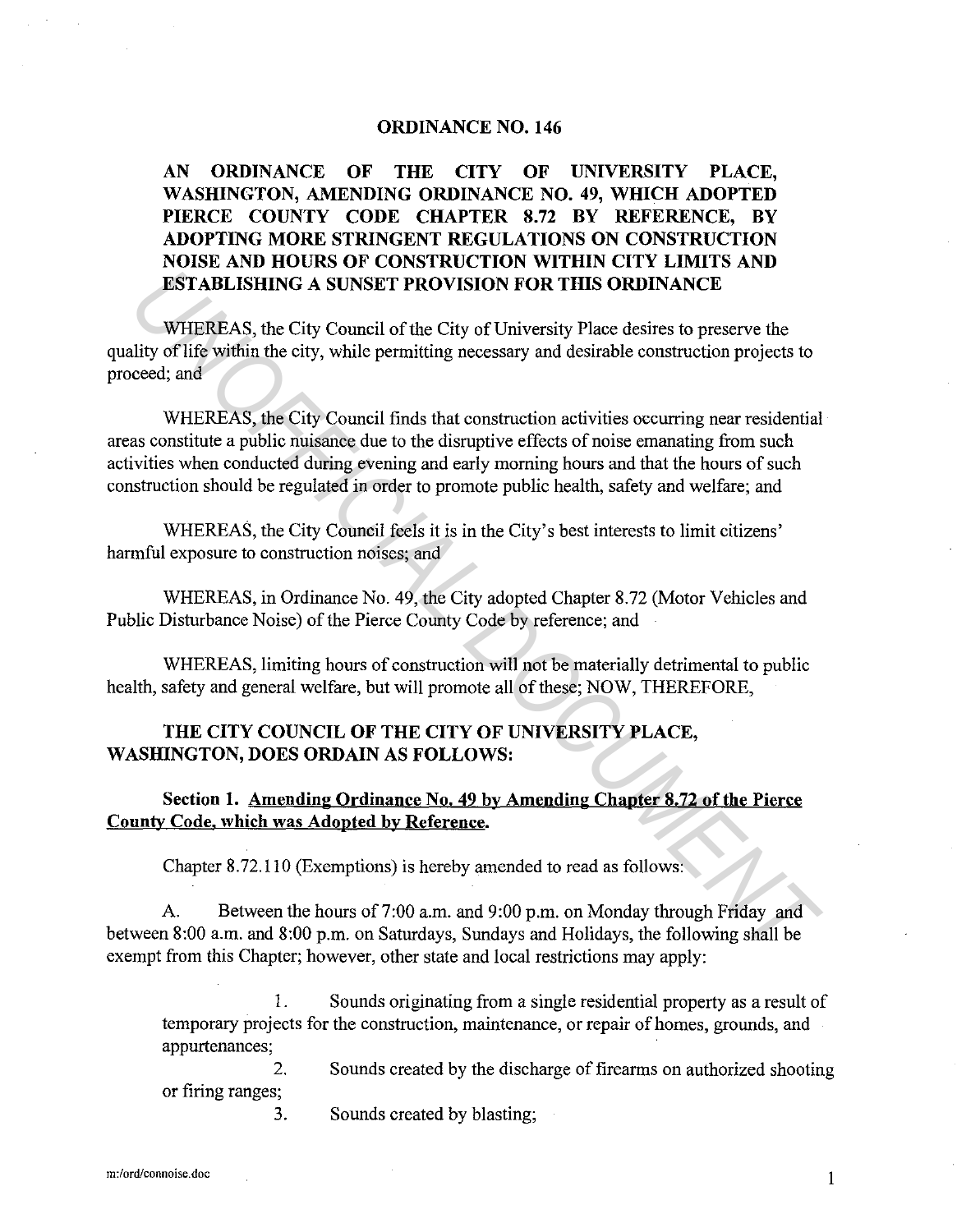4. Sounds created by aircraft engine testing and maintenance not related to flight operations; provided, that aircraft testing and maintenance shall be conducted at remote sites whenever possible;

5. Sounds created by the installation or repair of essential utility services;

6. Sounds created by the discharge of legal fireworks are exempt from this Chapter only during the specific days, times, and in the locations where discharge is allowable pursuant to existing state and local law (e.g. Chapter 5.08 PCC);

7. Sounds originating from forestry activities (although they are not similarly exempted from Chapter 8.76).

B. The following shall be exempt from this Chapter; however, other state and local restrictions may apply:

1. Sounds from electrical substations and existing stationary equipment used in the conveyance of water or wastewater by a utility;

2. Sounds from existing industrial installations which exceed the standards contained in these regulations and which, over the previous three years, have consistently operated in excess of fifteen hours per day as a consequence of process necessity and/or demonstrated routine normal operation. changes in working hours which would effect exemptions under this regulation require approval of the Tacoma-Pierce County Health Department. *Uncertively also secure that in the beam-three systems* and in the *UNERA COUMERT SOB PCC*),<br>
7. Sounds originating from forestry activities (although they are not<br>
7. Sounds originating from forestry activities (although

3. Sounds commonly associated with an existing commercial operation which has been approved through a public hearing process and is operating in compliance with any permit conditions;

4. Sounds commonly associated with an existing commercial operation which was established prior to the effective date of any land use regulation( s) and is thereby non-conforming;

5. Sounds originating from aircraft in flight and sounds that originate at airports which are directly related to flight operations;

6. Sounds created by surface carriers engaged in interstate commerce by railroad;

7. Sounds created by warning devices not operated continuously for more than five minutes (bells, chimes, and carillons);

8. Sounds created by safety and protective devices where noise suppression could defeat the intent of the device or is not economically feasible;

9. Sounds created by emergency equipment and work necessary in the interests of law enforcement or for health, safety, or welfare of the community;

10. Sounds originating from motor vehicle or motorcycle racing events at existing authorized facilities, or being sanctioned by a responsible authority under valid permit or license;

11. Sounds originating from officially-sanctioned parades and other public events under valid permit or license;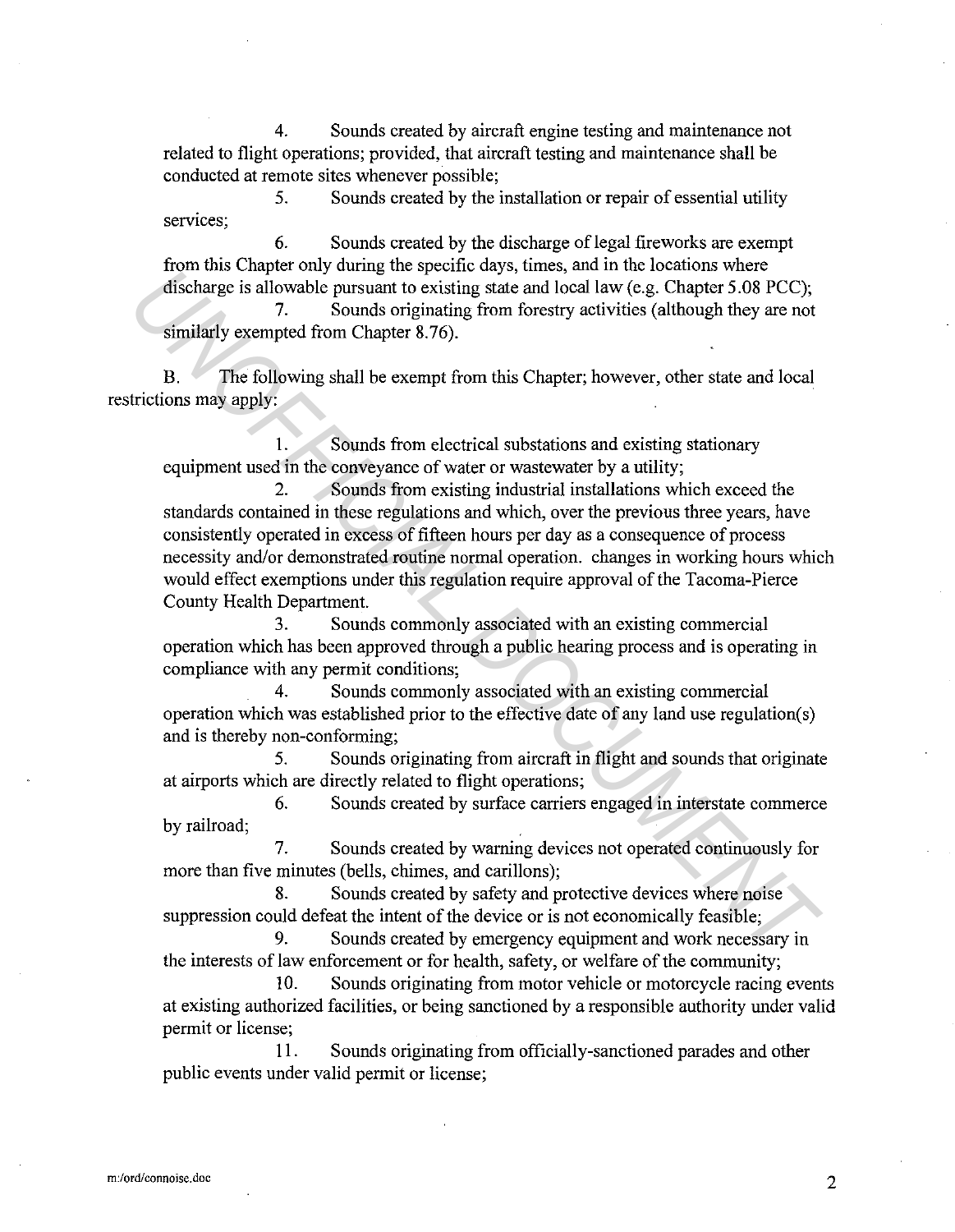12. Sounds emitted from petroleum refinery boilers during startup of said boilers; provided, that the startup operation is performed during daytime hours whenever possible.

#### C. Exceptions to this Chapter:

The City Public Works Director, or his designee, may, when work is of urgent necessity and in the interest of public safety and convenience, permit construction noises and construction in public rights-of-way and public facilities at hours other than those listed in Section 1. Any such permission shall be granted in writing.

#### **Section 2. Severability.**

If any provision of this Ordinance or its application to any person or circumstance is held invalid by a court of competent jurisdiction, the remainder of the Ordinance or the application of the provisions of this Ordinance to other persons or circumstances shall not be affected.

#### **Section 3. Publication and Effective Date.**

A summary of this Ordinance, consisting of its title, shall be published in the official newspaper of the City. This Ordinance shall be in full force and effect five (5) days after publication.

#### **Section 4. Sunset Provision.**

Unless extended by the City Council by ordinance, the provisions of this ordinance shall expire at 11:59 p.m. on June 30, 1998. The expiration of this ordinance shall have no effect on any civil or criminal proceeding relating to a violation which occurred while the ordinance is in effect. In the interval of public safety and converse correct or mass experte, may, went work is or urgent necessive<br>in the interest of public safety and convenience, permit construction noises and construction<br>while rights-of-way

**PASSED BY THE CITY COUNCIL ON JUNE 2, 1997.** 

Linda Bird, Mayor

**ATTEST:** 

Susan Matthew, City Clerk